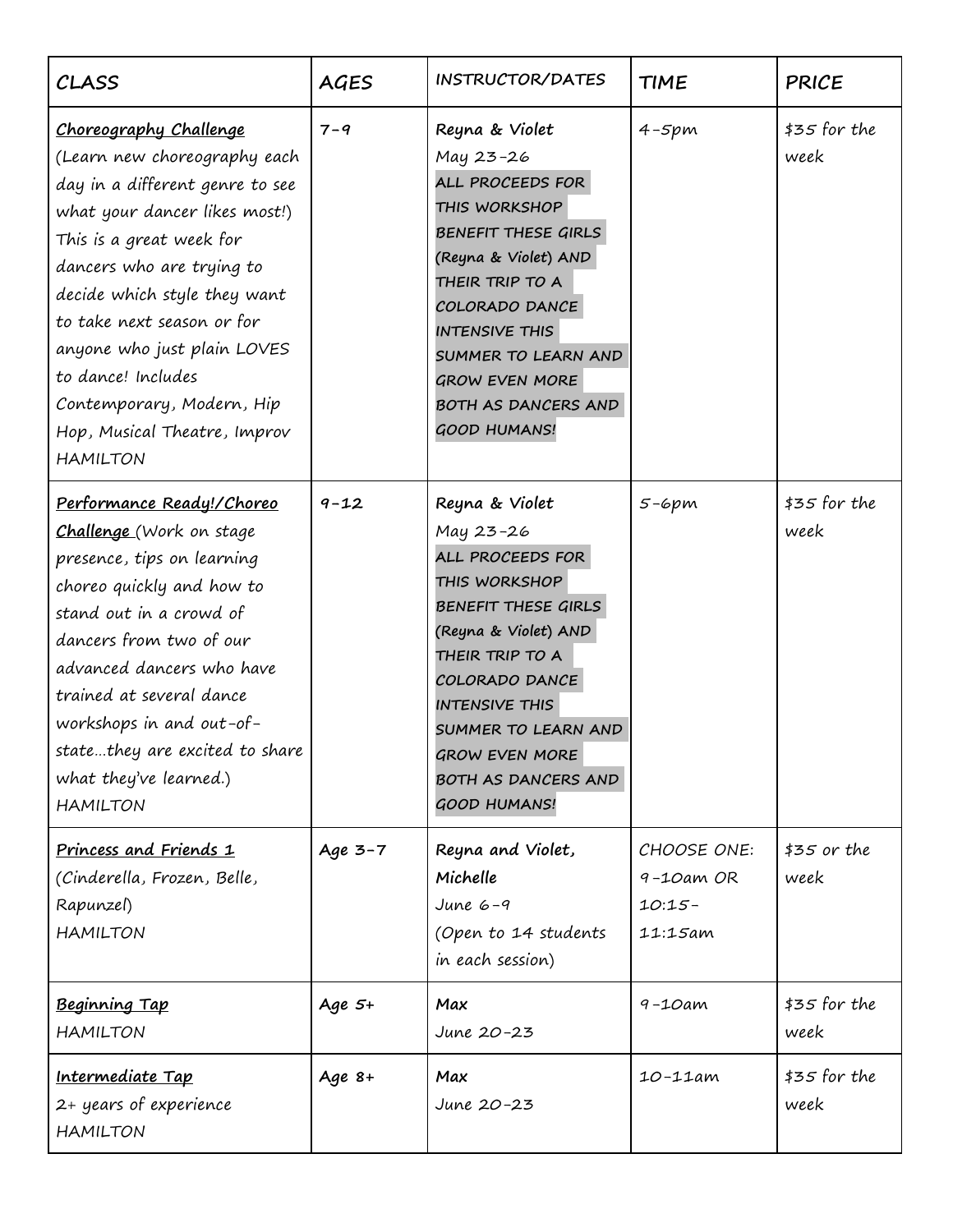| Let's Go To The Zoo!<br>Creative Movement &<br>Tumbling<br><b>HAMILTON</b>                                                                                             | Age $3-7$            | Michelle & Reyna<br>June 27-30                                      | $10 - 11$ am | $$35$ for the<br>week |
|------------------------------------------------------------------------------------------------------------------------------------------------------------------------|----------------------|---------------------------------------------------------------------|--------------|-----------------------|
| Just Dance!<br>8 week session<br><b>HAMILTON</b><br>Beginner level (0-2 yrs<br>experience)<br>**Experience different genres<br>of dance throughout the 8<br>weeks      | Age $6+$             | McKenna<br>Thursdays ONLY<br>June 30-August 18                      | $1 - 2pm$    | $$65$ for 8<br>weeks  |
| Just Dance!<br>8 week session<br><b>HAMILTON</b><br>Intermediate level (3+ years<br>experience)<br>**Experience different genres<br>of dance throughout the 8<br>weeks | Age $9+$             | CheraLynn<br>Wednesdays ONLY<br>June 29-August 17                   | $2 - 3pm$    | $$65$ for 8<br>weeks  |
| Just Dance!<br>8 week session<br><b>HAMILTON</b><br>Advanced level (4+ years of<br>experience)<br>**Experience different genres<br>of dance throughout the 8<br>weeks  | Age 13+              | CheraLynn<br>Wednesdays ONLY<br>June 29-August 17                   | $1 - 2pm$    | $$65$ for 8<br>weeks  |
| Beginner/Intermediate Acro<br>and Tumbling for Dance<br>8 week session<br><b>STEVENSVILLE</b>                                                                          | $8+$ or<br>approval  | CheraLynn<br>Week of June 27-<br>Week of August 15<br>Tuesdays ONLY | $9 - 10$ am  | $$65$ for 8<br>weeks  |
| Advanced<br>Acro and Tumbling for Dance<br>8 week session<br><b>STEVENSVILLE</b>                                                                                       | $12+$ or<br>approval | CheraLynn<br>June 27-August 15<br>Tuesdays ONLY                     | $10 - 11$ am | $$65$ for 8<br>weeks  |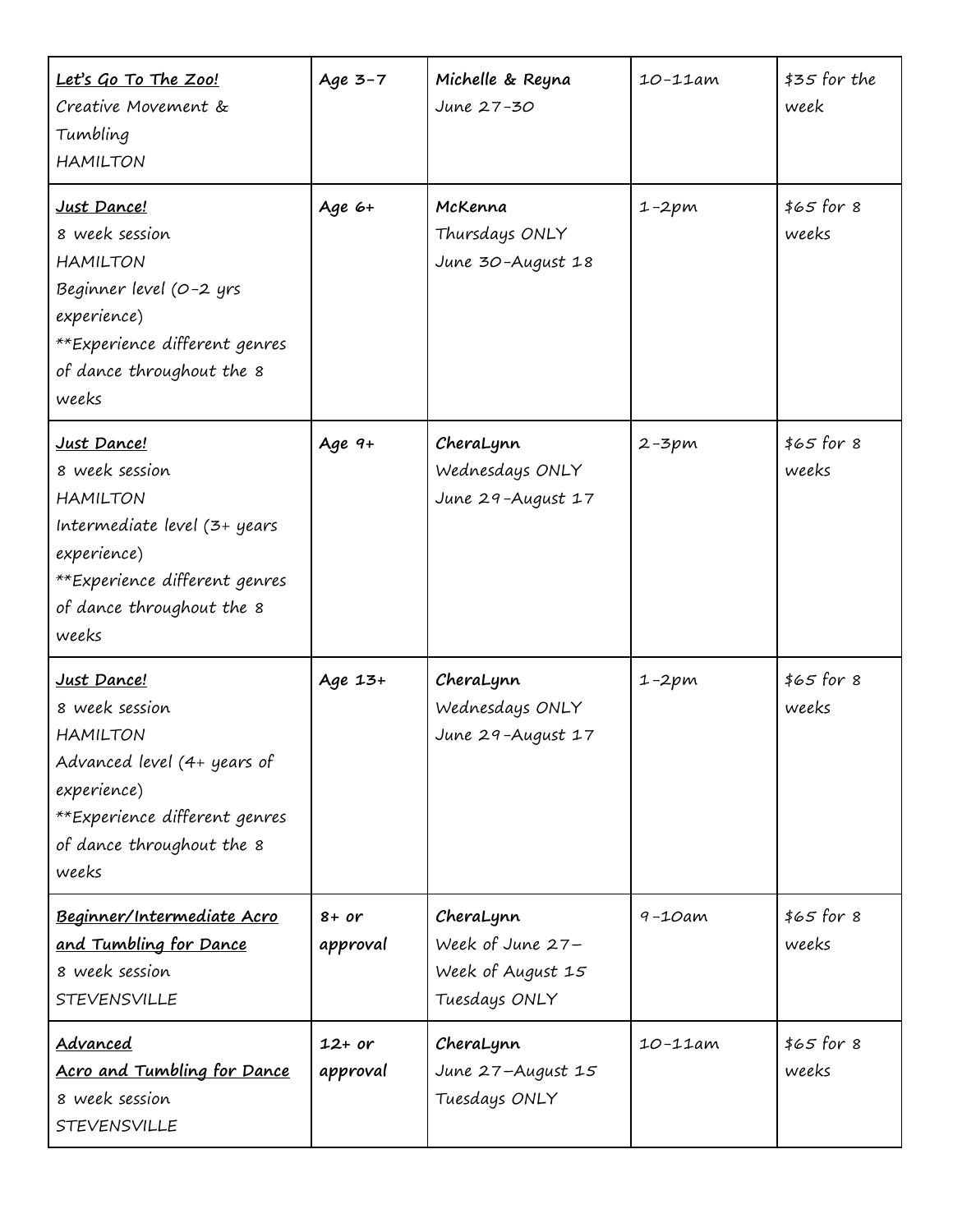| <u>Princess and Friends 2</u><br>(Moana, Jasmine, Snow White,<br>Ariel)<br><b>HAMILTON</b>             | Age $3-7$            | Reyna and Violet,<br>Michelle<br>$July 11 - 14$<br>(Open to 14 students<br>in each session) | CHOOSE ONE:<br>$9 - 10$ am OR<br>$10:15-$<br>$11:15$ am | $$35$ for the<br>week                      |
|--------------------------------------------------------------------------------------------------------|----------------------|---------------------------------------------------------------------------------------------|---------------------------------------------------------|--------------------------------------------|
| <u>Princess and Friends - Stevi</u><br>(Cinderella, Frozen, Belle,<br>Rapunzel)<br><b>STEVENSVILLE</b> | Age $3-7$            | Emmalee, Kijana, April<br>July 11-14                                                        | $10 - 11$ am                                            | $$35$ for the<br>session                   |
| July Ballet 2+3 & Ballet<br>Progressions<br>3 week session<br><b>HAMILTON</b>                          | $10+ or$<br>approval | CheraLynn<br>July 11-27<br>(12 hours total)                                                 | Mon & Wed<br>$11am-1pm$                                 | $$45$ for 6<br>classes (12<br>Hours Total) |
| July Ballet 2+3 and Ballet<br>Progressions<br>3 week session<br><b>STEVENSVILLE</b>                    | $10+ or$<br>approval | CheraLynn<br>July 12-28<br>(12 hours total)                                                 | Tues & Thurs<br>$11am-1pm$                              | $$45$ for 6<br>classes (12<br>Hours Total) |
| Hip Hop Hooray!<br><b>HAMILTON</b>                                                                     | Age 7-10             | Reyna and Violet,<br>Michelle<br>July 25-28                                                 | $9 - 10$ am                                             | $$35$ for the<br>week                      |
| Sassy Jazz - Glamour Girls<br><b>HAMILTON</b>                                                          | Age 7-10             | Reyna and Violet<br>July 25-28                                                              | $10 - 11$ am                                            | $$35$ for the<br>week                      |
| Super Hero Camp<br>Hip Hop/Tumbling<br><b>HAMILTON</b>                                                 | Age $3-7$            | Reyna and Violet,<br>Michelle<br>August 1-4                                                 | $9 - 10$ am                                             | $$35$ for the<br>week                      |
| <b>Tiny Ballerinas</b><br><b>HAMILTON</b>                                                              | Age $3-7$            | Reyna and Violet,<br>Michelle<br>August 1-4                                                 | $10 - 11$ am                                            | $$35$ for the<br>week                      |
| Boyz Only Hip Hop<br><b>HAMILTON</b>                                                                   | Age $6+$             | Max<br>August 1-4                                                                           | $10 - 11$ am                                            | $$35$ for the<br>week                      |